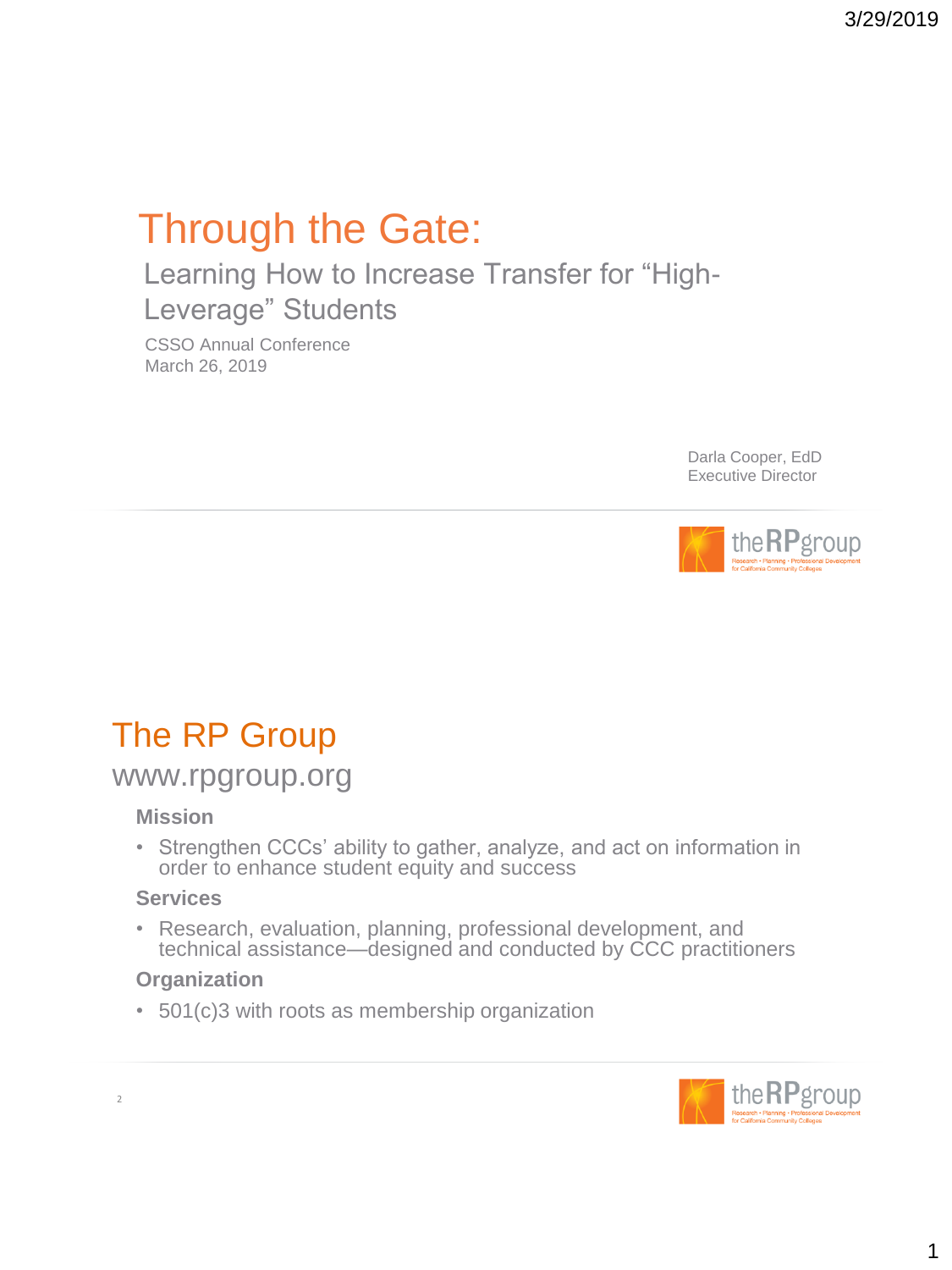# College Futures Foundation

### www.collegefutures.org

#### **Vision**

• More graduates for a thriving California

#### **Mission**

• Removing barriers so more low-income and underrepresented students attain bachelor's degrees



# Today's Presentation Outcomes

*Participants will…*

- Recognize the existence of a student population who are completing all or most of their transfer requirements, but not advancing to the university.
- Learn what factors influence whether students transfer or stop at or near the transfer gate, and how these factors differ by region and student sub-group.
- Understand what colleges can do to identify these students on their own campus and how to support their transfer journey.
- Know next steps in this research that will inform practitioners and policymakers on how to address practices and policies hindering students' transition to a university.

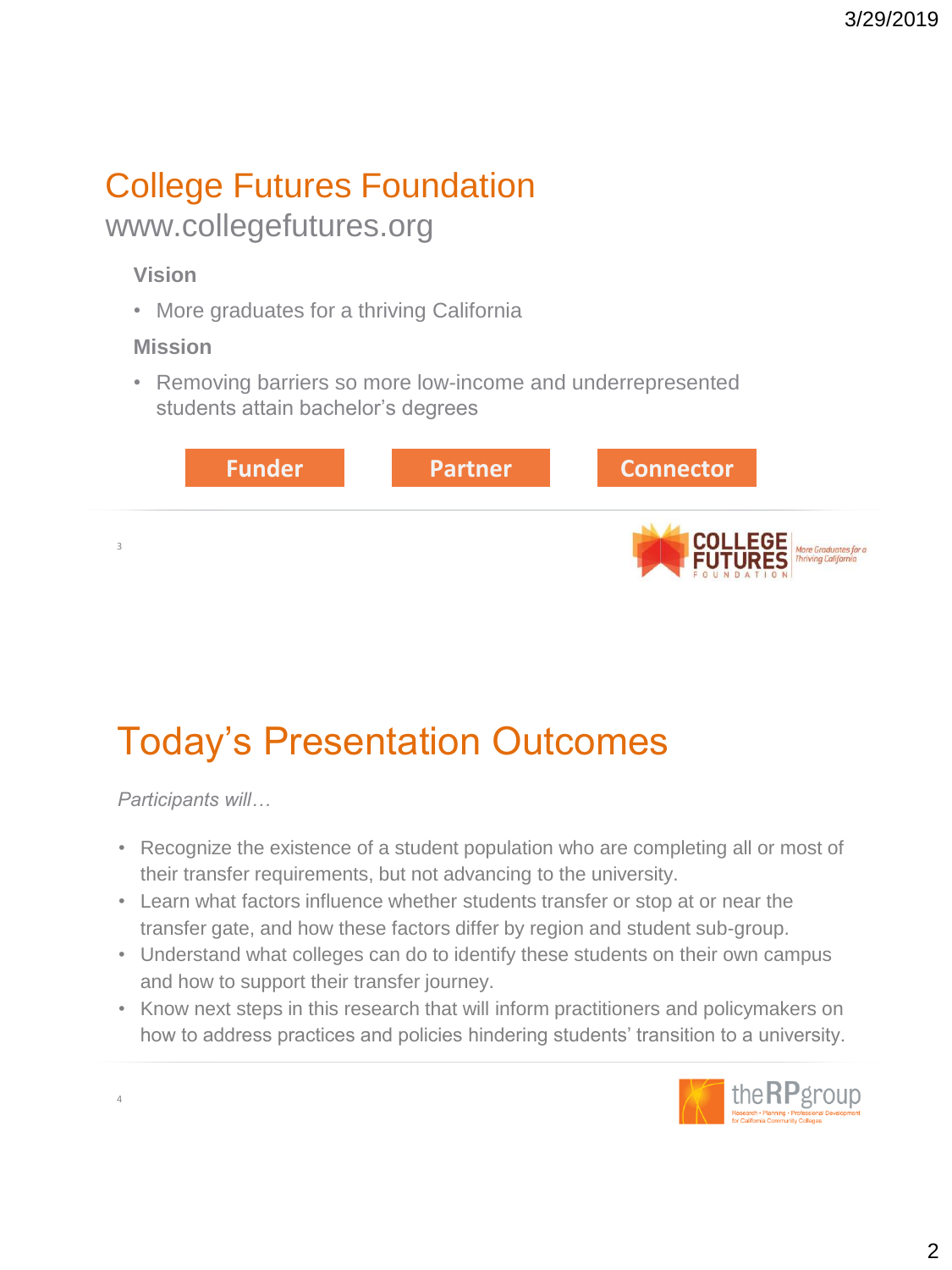# Today's Presentation Outline

- Through the Gate Study Recap
- Examining Factors Determining Whether Students Achieve Transfer or Get Stuck At or Near the Gate
- Getting Better Directions: Phase II

5

– Transfer Decision-Making Framework



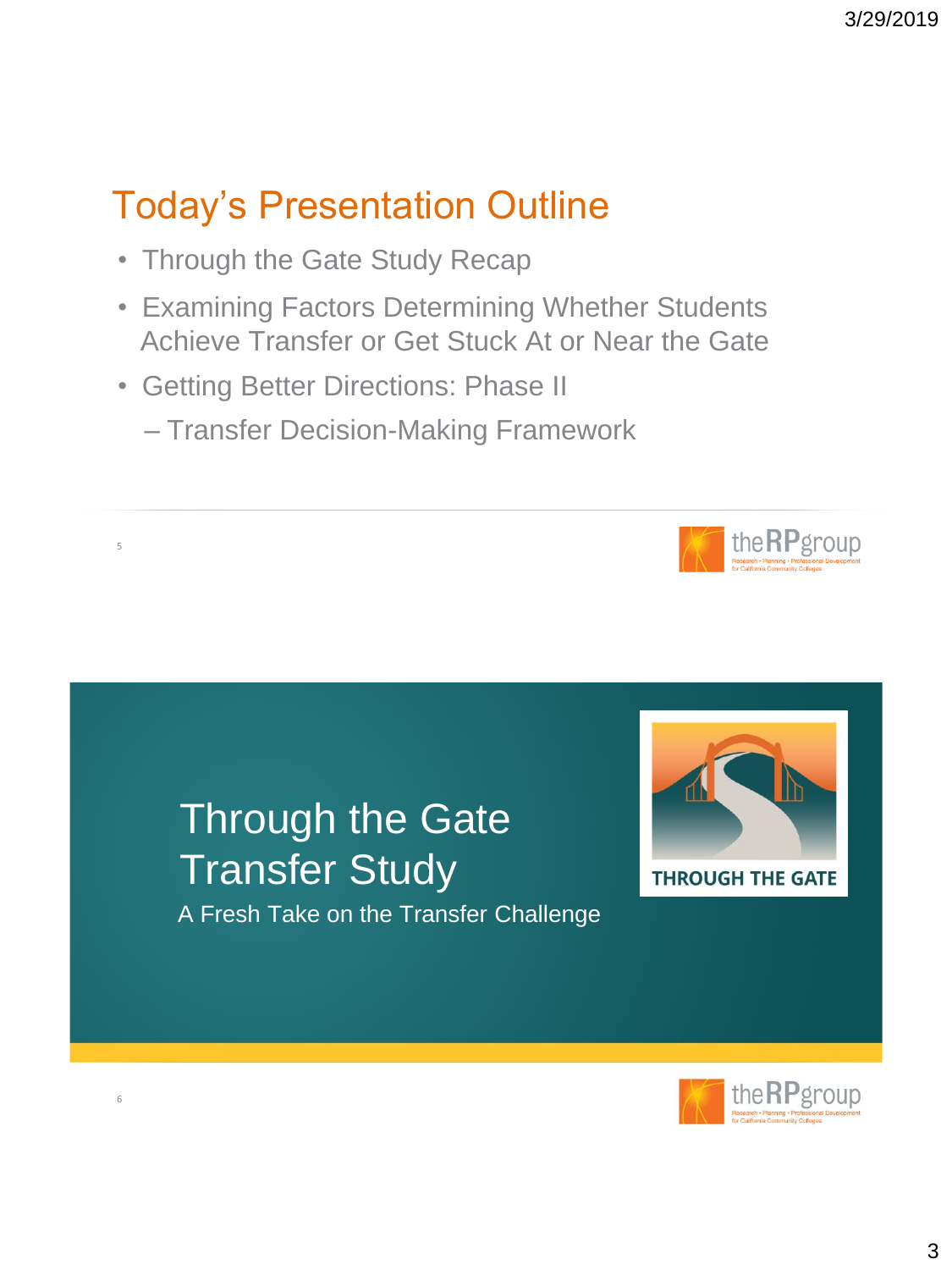## Through the Gate Aims to…

Identify individuals who have **completed all or most of their transfer requirements, but who do not make it "through the gate"** to university

Identify strategies for increasing transfer, boosting baccalaureate production, and enhancing students' social and economic mobility--especially for underrepresented populations



## Research Approach

#### **Phase I:**

7

#### **Mapping the Transfer Landscape**

Quantitative research to better understand the transfer landscape focusing on students who met all or most of their requirements but have not transferred

#### **Phase II:**

#### **Getting Better Directions**

Mixed-methods research to understand what factors impact these students' journeys and how policy and practice might change to propel them through the gate

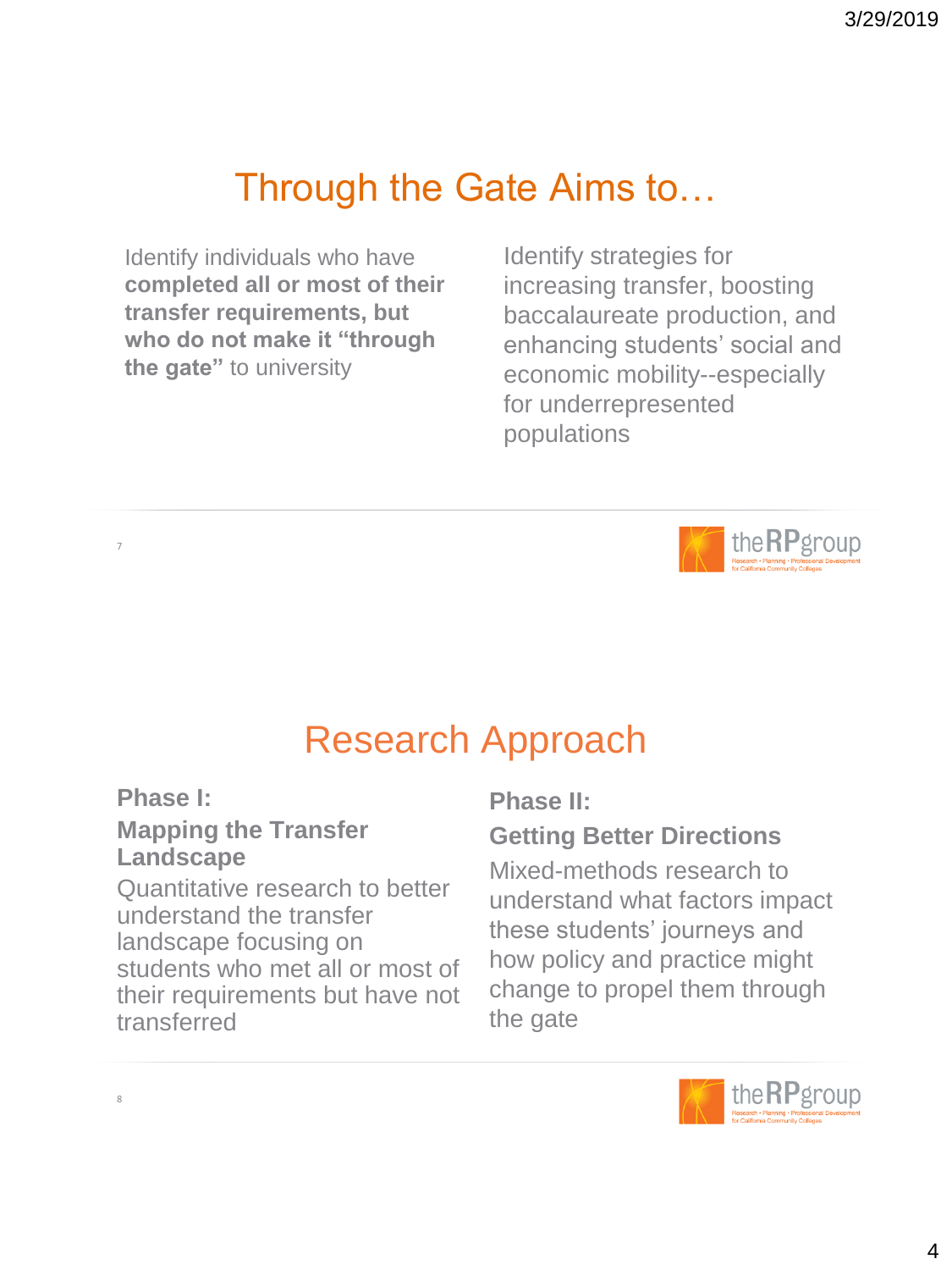# A Fresh Take on the Transfer Continuum





# Study Sample

- 875,630 CCC students
- Enrolled between 2010-2011 and 20 2015
- Outcomes through spring 2016

#### **Three subgroups:**

- 1. Transfer Achievers (583,074)
- 2. Students At the Gate (135,557)
- 3. Students Near the Gate (156,999)





9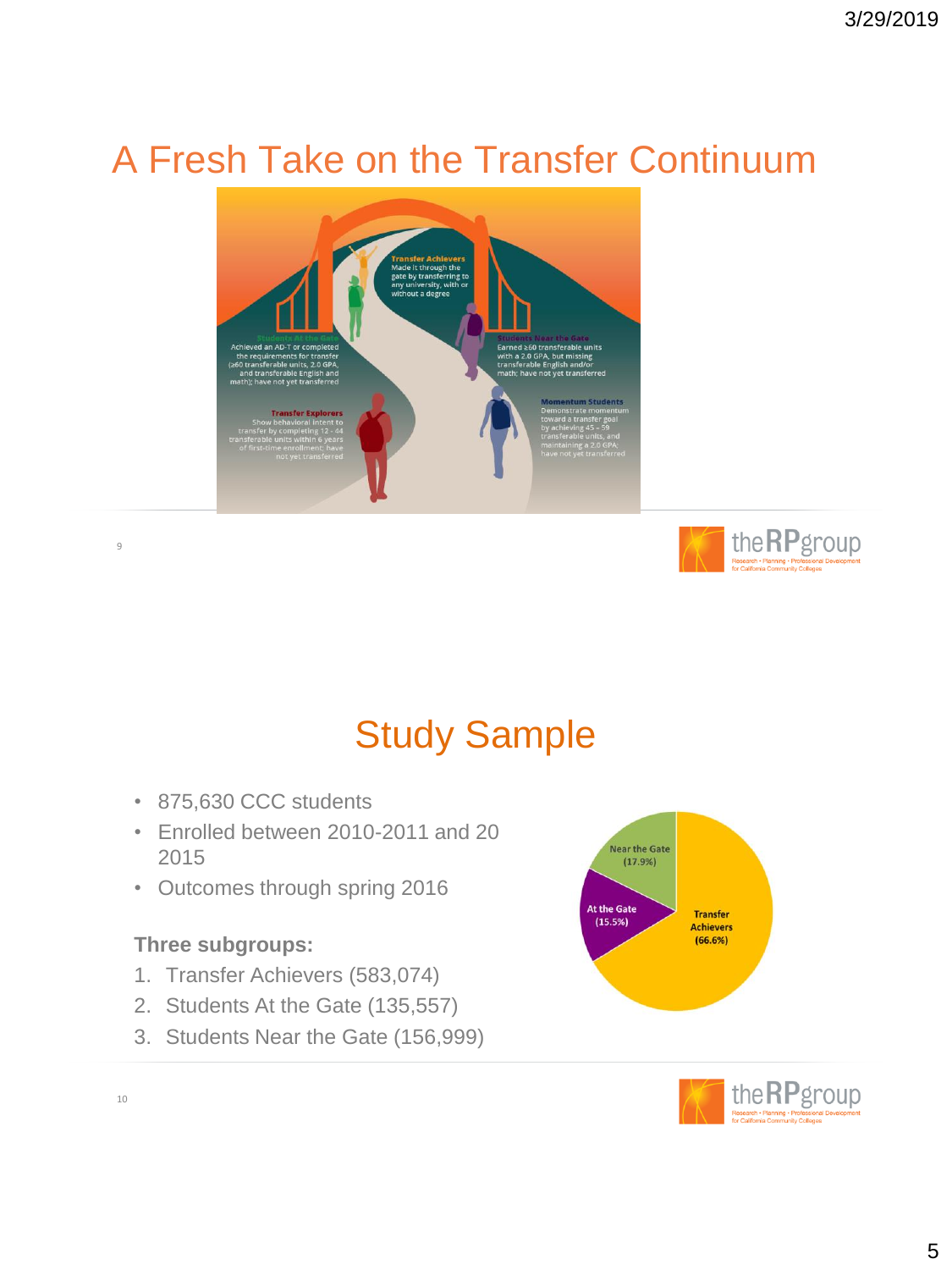## Phase I Key Findings

#### Transfer Achievers

- Majority transferred without a degree or certificate (68.5%, *n=*399,635)
- 75% of African-American students achieve transfer

#### Students At the Gate

- Over half of transfer-ready students left without a degree or credential
- Latino students most likely to earn an AD-T but halt their transfer journey

#### Students Near the Gate

- 92% needed to complete transfer math requirements
- Nearly half exited the system without a degree or credential
- Time is the enemy; students who did not transfer within a year of becoming transfer-ready were less likely to transition to university

11



theRPgroup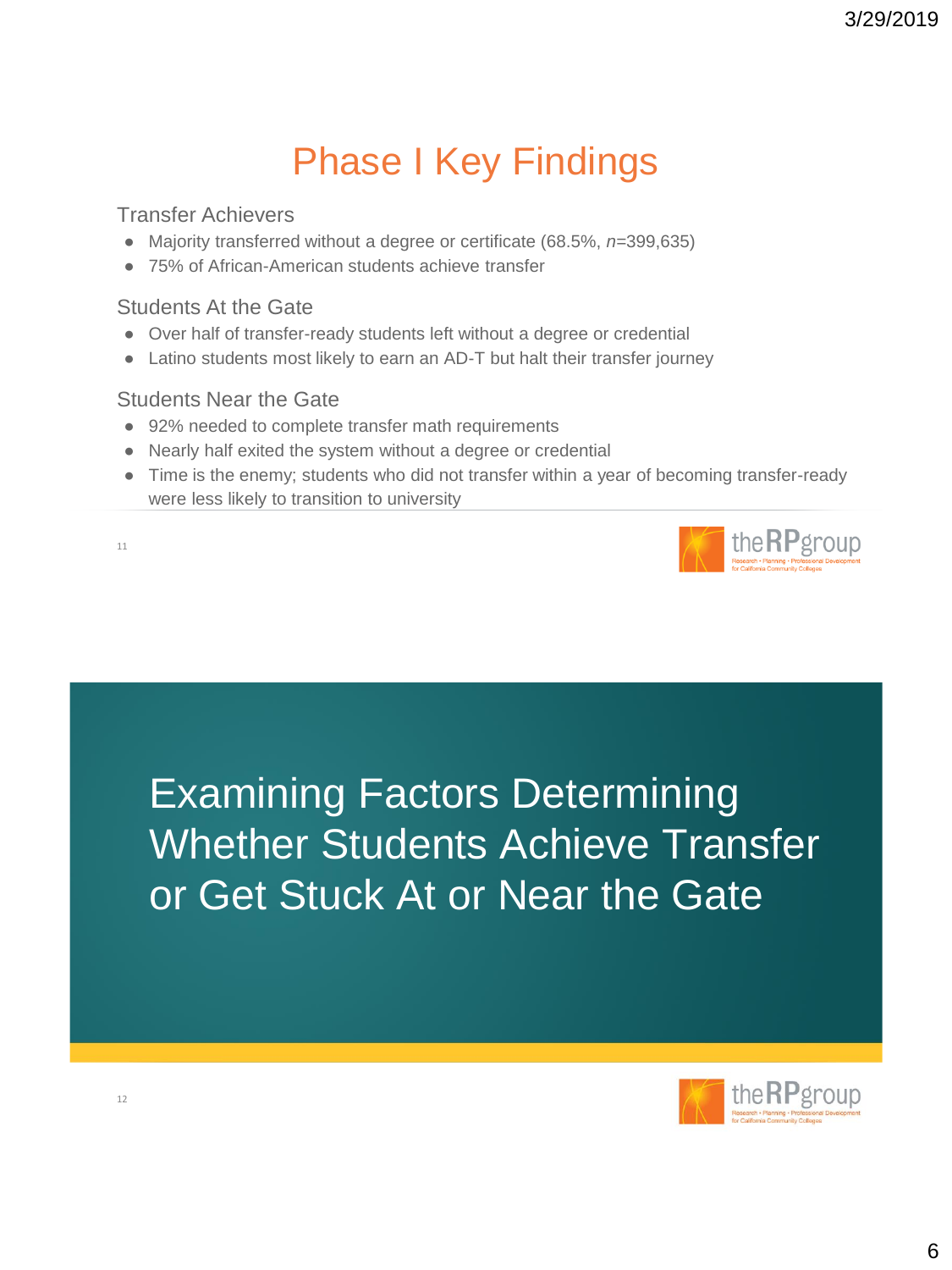## Purpose

13

Further understand the connection between student and college factors and the odds of remaining near or at the gate rather than achieving transfer.



### Methodology: Multinomial Logistic Regression

|                           | <b>Predictor Variables</b>                                                                                                                                                                                                                                                                                                                    | <b>Outcome Variable</b>                                   |
|---------------------------|-----------------------------------------------------------------------------------------------------------------------------------------------------------------------------------------------------------------------------------------------------------------------------------------------------------------------------------------------|-----------------------------------------------------------|
| <b>Factors</b><br>Student | Demographic:<br><b>Race/ethnicity [White]</b><br>Female<br>Age<br><b>Special Populations: Veteran</b><br>EOP&S<br><b>DSPS</b><br>Limited English Proficiency (LEP)<br><b>First Generation</b><br>Academic:<br>Educational goal of transfer<br><b>Cumulative GPA</b><br><b>AA/AS Degree Attainment</b><br>Region:<br><b>Region</b> [San Diego] | At the Gate<br><b>Transferred</b><br><b>Near the Gate</b> |
| College<br><b>Factors</b> | Admissions rate at CSU campuses<br># of AD-Ts offered per CCC<br><b>FTES</b><br><b>Higher education density</b><br>Miles to the nearest CSU/UC                                                                                                                                                                                                | theRPgroup<br>hr California Community Collana             |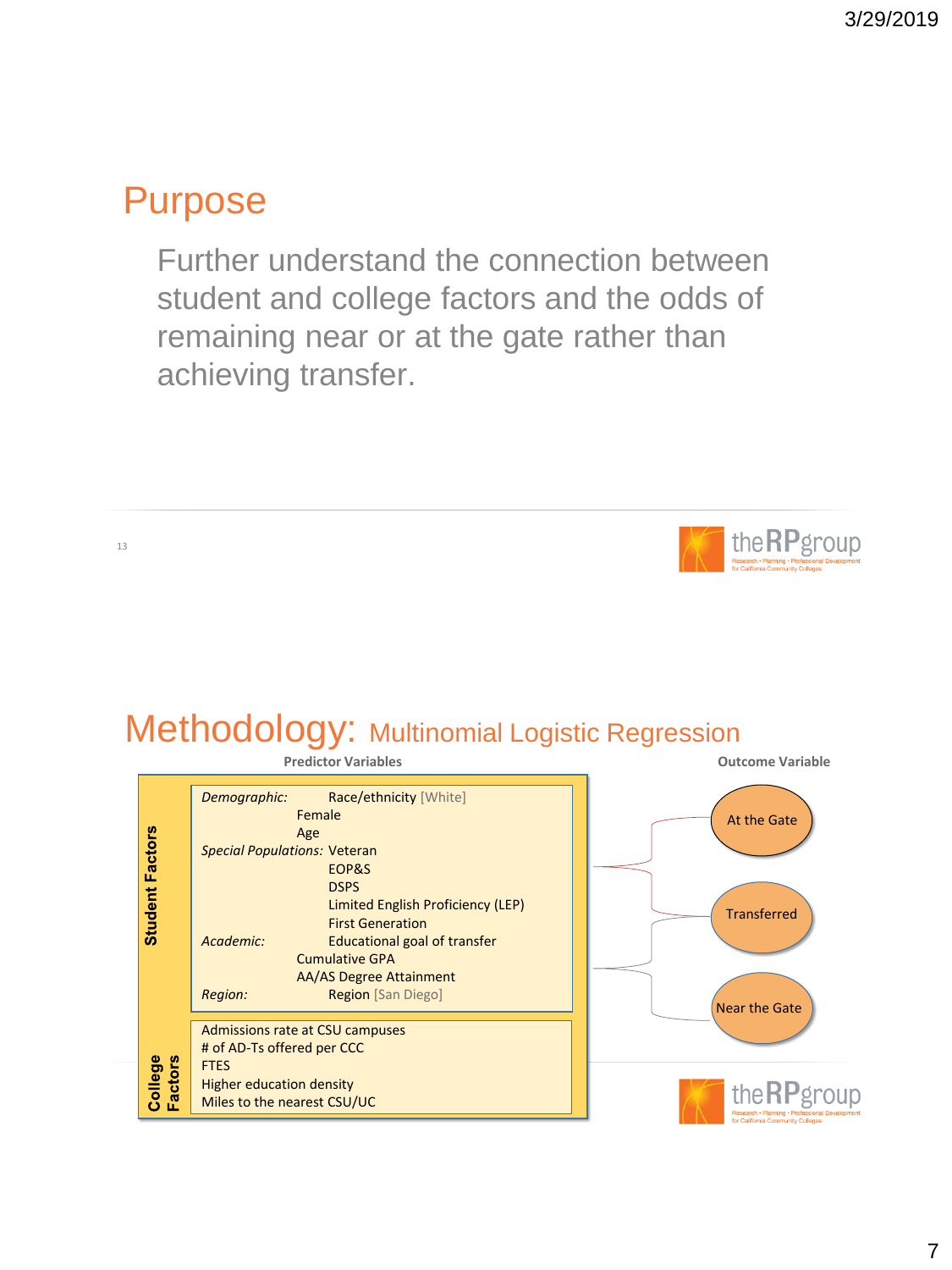# Shared Factors for Near and At the Gate



## Factors for Transfer Achievers

Characteristics of students more likely to transfer than to be At or Near the Gate:

- Higher GPAs (near the gate)
- Females (at the gate)
- Veterans (both)
- African Americans (both)

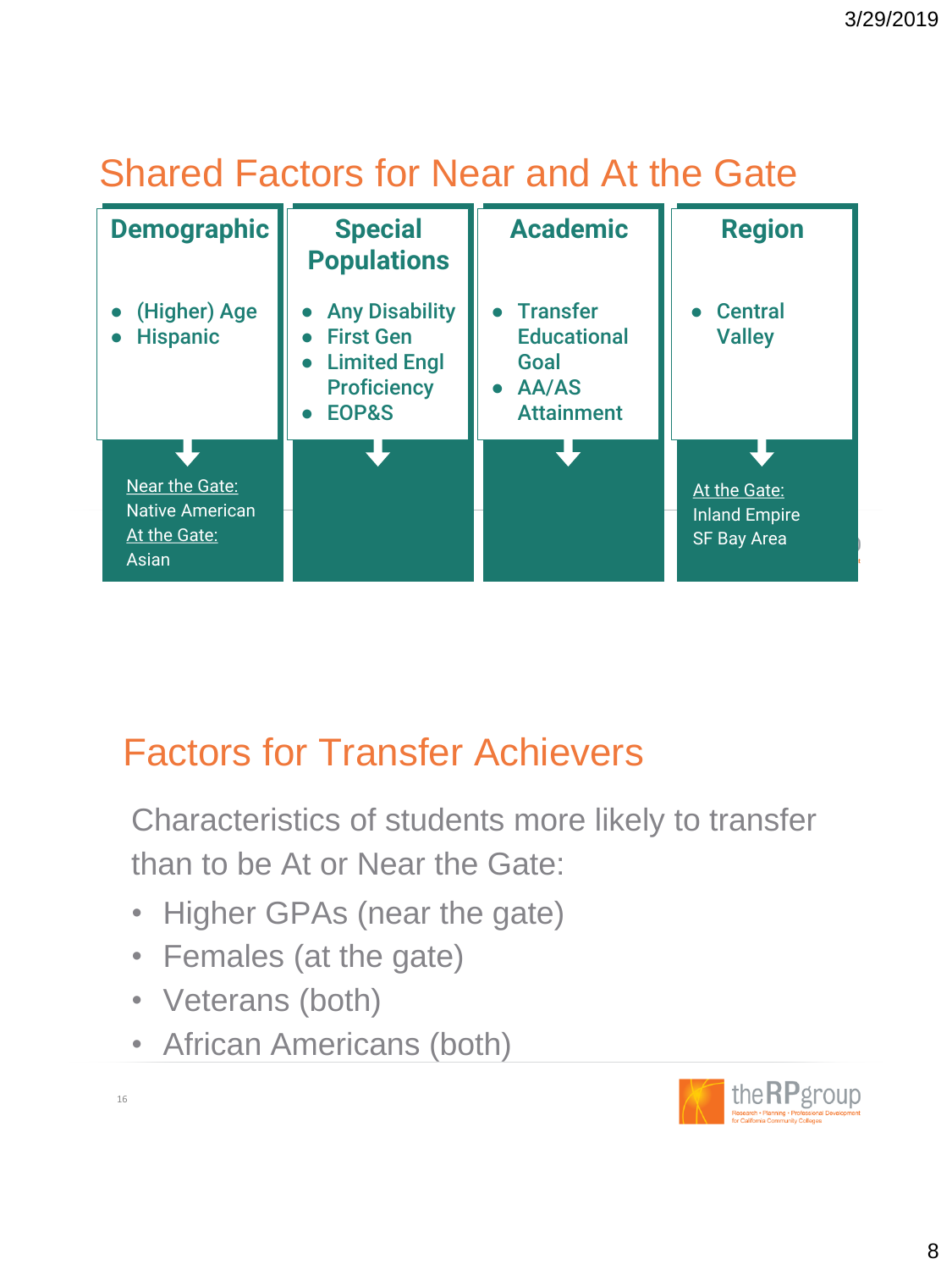## Key Takeaways

17

- Difficult to truly nail down which students (based on quantitative data) are truly transfer-seeking
- Challenges current assumptions about which student groups are more likely to transfer, and where our intervention points are located along their transfer path
- Need to learn from students themselves about what impacts their transfer progress and how to improve their success



## Transfer Decision-Making Framework

| <b>Student Factors</b>                     | <b>College Factors</b>          |
|--------------------------------------------|---------------------------------|
|                                            |                                 |
| Academic (e.g., GPA,                       | Transfer Support (e.g.,         |
| transfer units completed)                  | robustness of Transfer Center)  |
| Demographics (e.g.,                        | Culture (e.g., intersegmental   |
| gender, race/ethnicity)                    | alignment, messaging)           |
| Psychological (e.g.,                       | Policy (e.g., # of AD-Ts        |
| confidence, fear of unknown)               | available)                      |
| Sociocultural (e.g., family                | Regional (e.g., proximity to    |
| expectations)                              | university, population density) |
| Financial (e.g., college<br>affordability) |                                 |
|                                            |                                 |

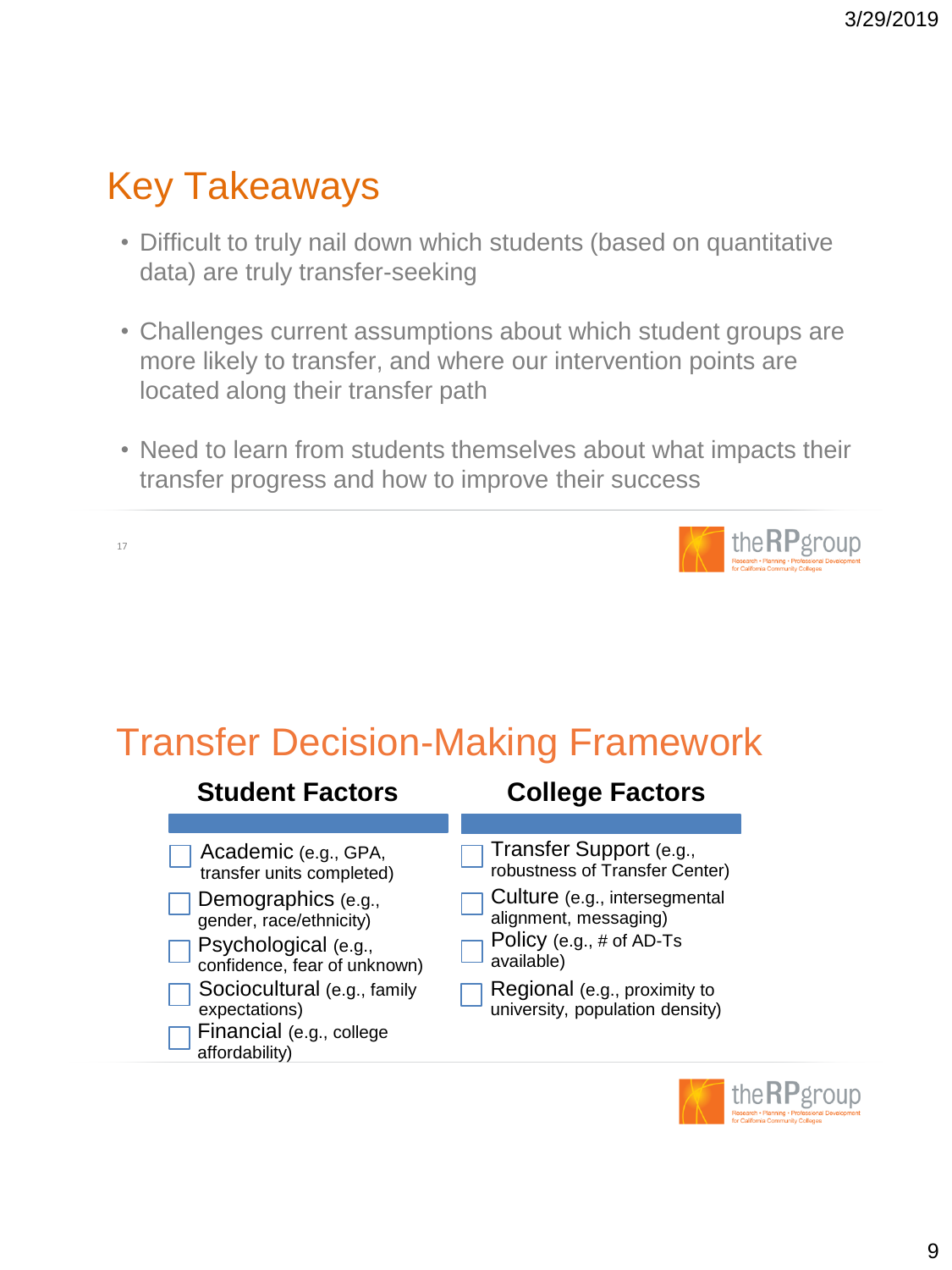## Group Discussion

19

- What about this framework resonates with you?
- What, if any, factors/concepts are missing/ unclear/unnecessary?



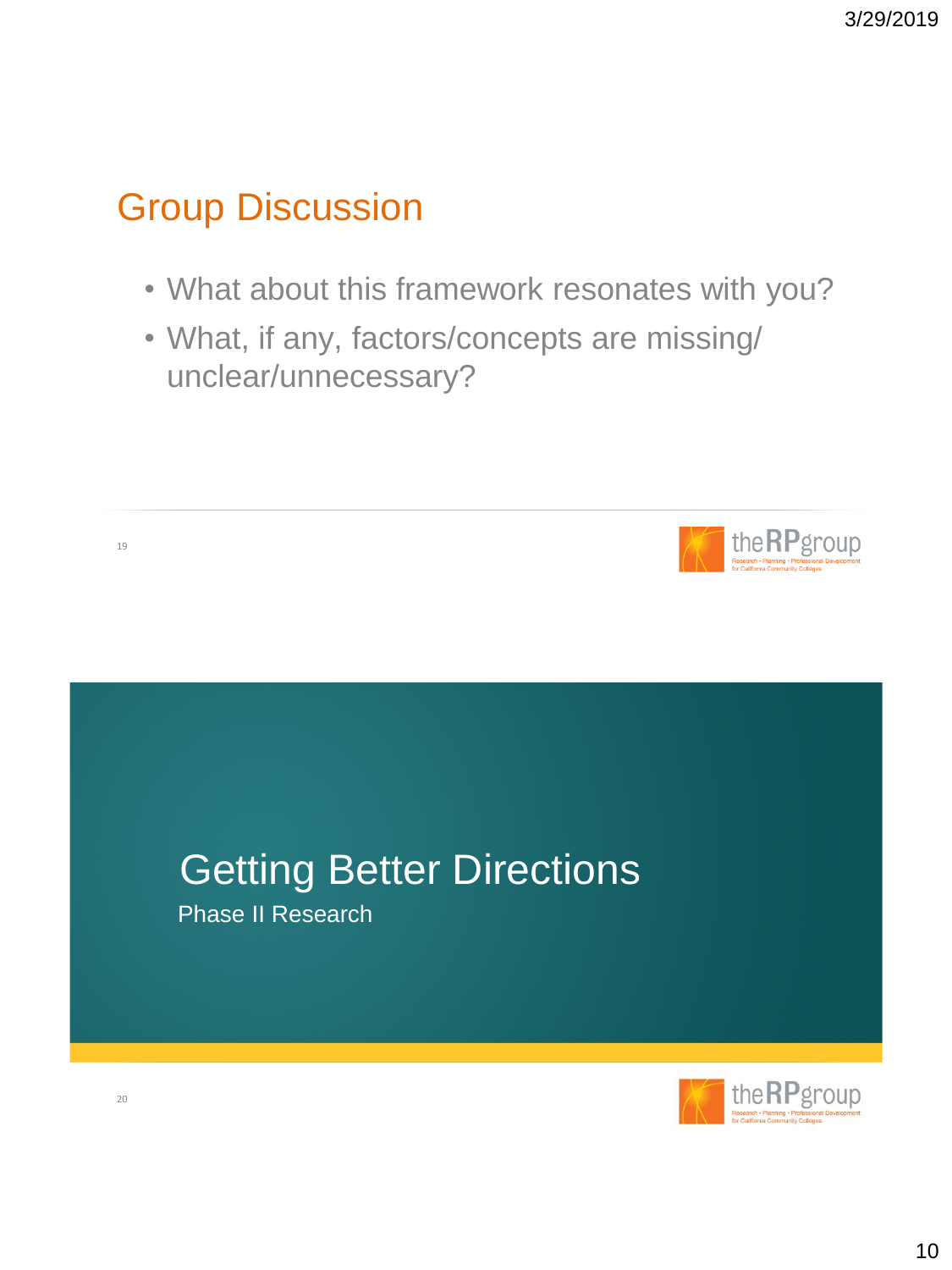## Phase II Research Questions

- **Why** do so many students who are close to achieving their transfer goal stop short of making this transition?
- **What can we do** to help students who are at or near the gate transfer?
- **What is holding back different student groups,** and **how can we help** them continue their journey?
- **What is impacting IE and CV students' transfer progress**, and what strategies can be pursued to increase their success?

21



- Study Sample:
	- 31 CCCs with statewide regional representation
	- Near and At the Gate students still enrolled and exited
- Online Student Survey:
	- Exploration of obstacles that prevented or dissuaded students from transferring, and the supports that could bring them back onto the transfer path
- Telephone Interviews:
	- In-depth look at students' non-transfer stories what barriers emerged and how they faced them, what drove their decision-making at various exit points



theRPgroup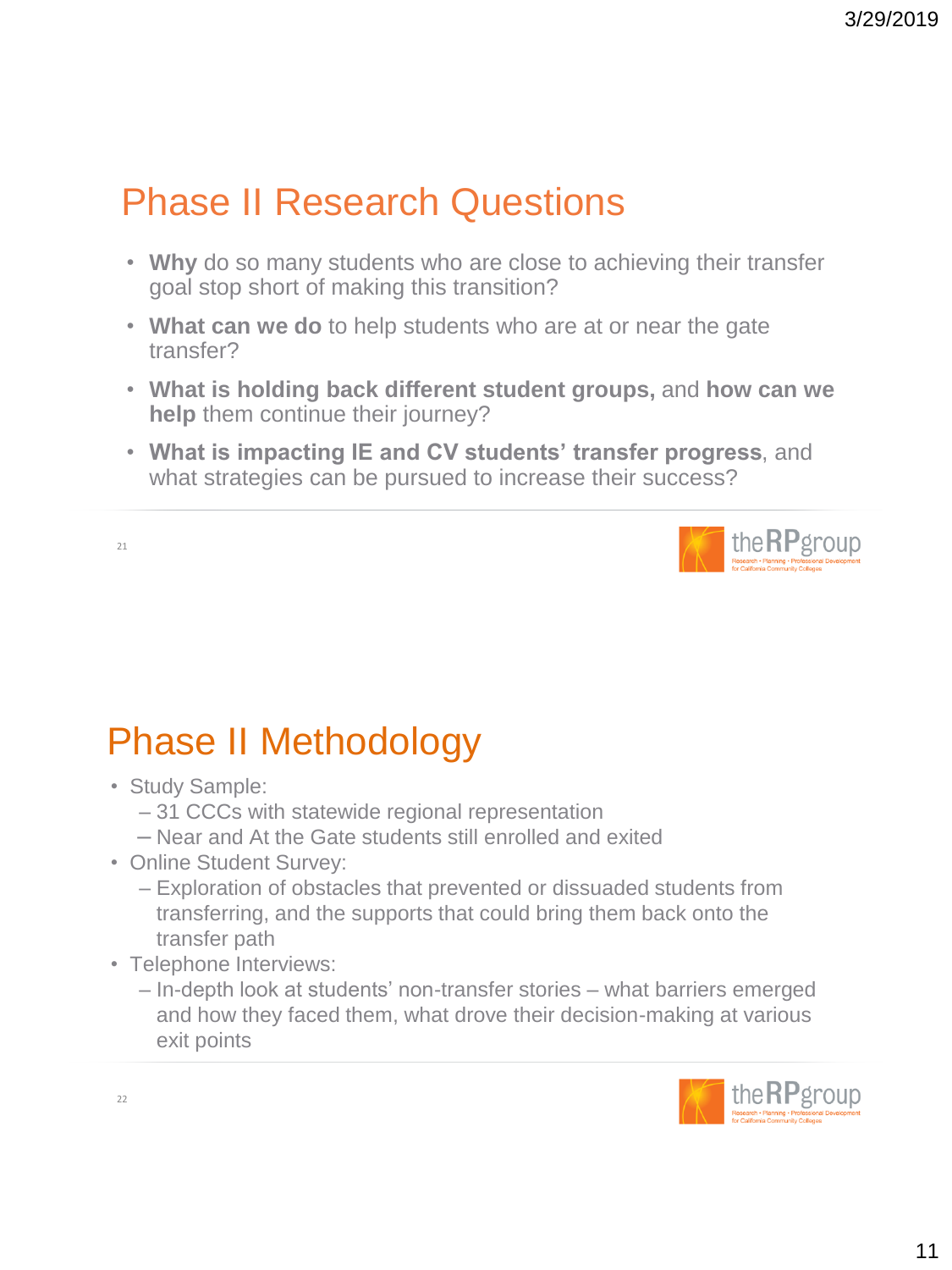## In the Meantime, Colleges Can...

- Figure out who these students are at your college
	- Identify how many students are at or near the gate
	- Analyze to see if certain student groups are more likely to be at or near the gate
- Reach out to these students to explore barriers and identify needs
- Develop plans to help address emerging barriers and needs

23



# Questions?